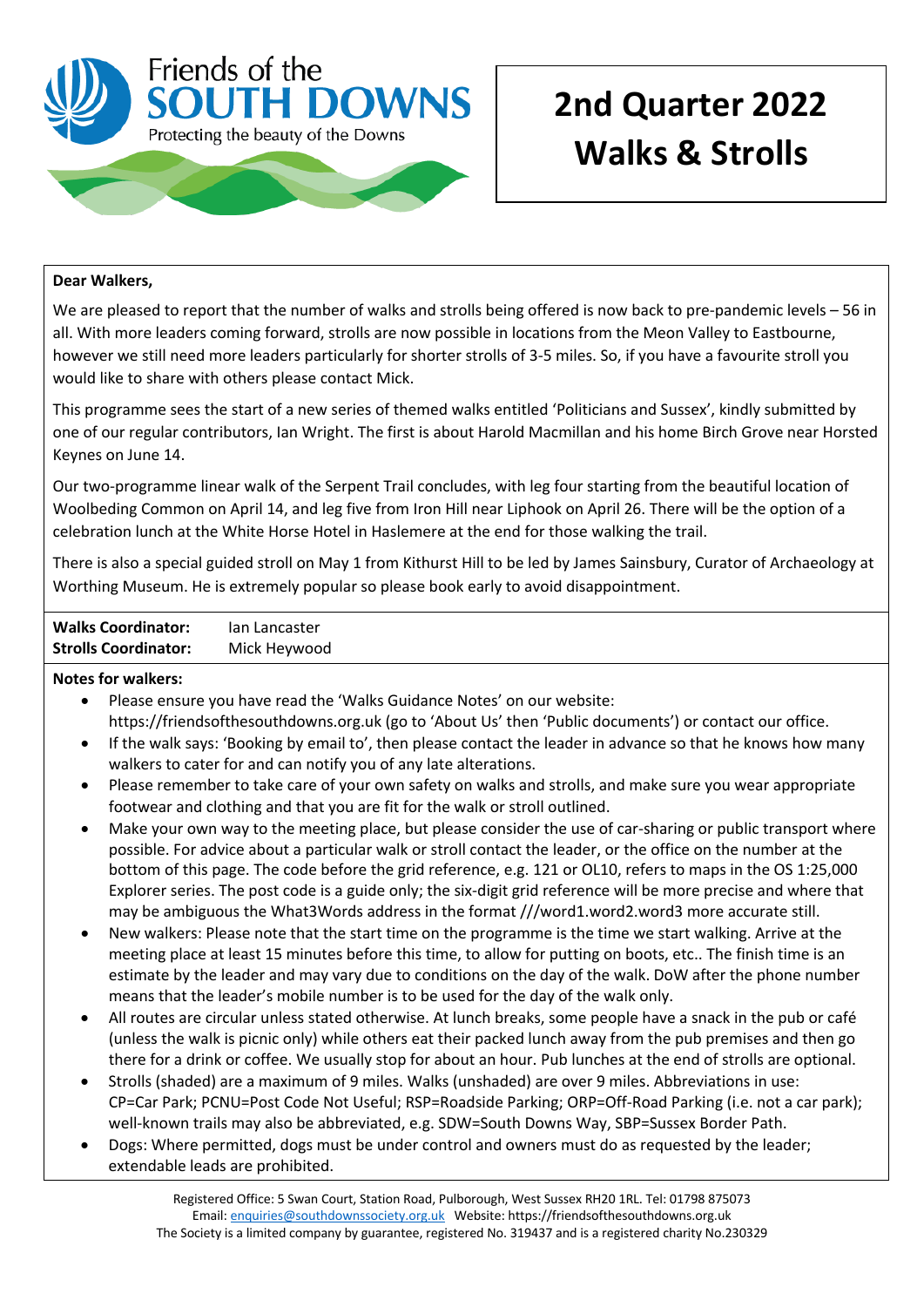| Date & Time                                         | <b>Start Location</b><br>OS Explorer Map /<br><b>Grid Reference</b>                                              | <b>Title and Outline of the Route</b><br><b>Leader and Contact Details</b><br>Notes, if applicable                                                                                                                                                                                                                                                                                                                                                               | Length<br>(miles) |
|-----------------------------------------------------|------------------------------------------------------------------------------------------------------------------|------------------------------------------------------------------------------------------------------------------------------------------------------------------------------------------------------------------------------------------------------------------------------------------------------------------------------------------------------------------------------------------------------------------------------------------------------------------|-------------------|
| Tuesday 5<br><b>April</b><br>$09:00 - 15:30$        | Cheesefoot Head<br><b>CP</b><br>SO21 1HW<br>OL32 / SU528279                                                      | <b>Alright, Alright, Yet Another Way to Upham</b><br>Fawley Down, Fawley Lane, Mare Lane, Hazelwod Farm, Pilgrim Trail,<br>Lower Baybridge Lane, Monarch's Way, Upham (Pub - Brushmaker's<br>Arms), The Rookery, Woodlock's Down Farm, Allan King Way, Longwood<br>House, Stubb Lane, Piddles Plantation, Allan King Way<br>Notes: ///lawful.forgiving.ranked<br>(8 mi a.m., 7.5 mi p.m.)                                                                        | 15.5              |
|                                                     |                                                                                                                  | <b>Coastal walk from Goring to East Preston</b>                                                                                                                                                                                                                                                                                                                                                                                                                  |                   |
| <b>Tuesday 5</b><br><b>April</b><br>$10:30 - 13:00$ | Goring Library,<br><b>Mulberry Lane</b><br>Goring-By-Sea<br><b>BN124NR</b><br>121/TQ109172                       | Walk to the disabled centre, Rife Way, Ferring for a coffee stop, then<br>over fields to East Preston for lunch. Choice for return - either walk back<br>or catch No. 700 bus. No stiles. Pub (The Seaview, East Preston) at mid-<br>point of the stroll.<br>Notes: Car Park – on street parking near the library                                                                                                                                                | 2.5 or 5          |
|                                                     |                                                                                                                  | <b>Serpent Trail – Leg 4</b>                                                                                                                                                                                                                                                                                                                                                                                                                                     |                   |
| Thursday 7<br><b>April</b><br>$9:00 - 16:00$        | Iron Hill CP,<br>Midhurst Road,<br>Liphook<br><b>GU30 7HT</b><br>OL34 / SU849302                                 | Titty Hill, Borden, Tullecombe, Rake (Pub - Flying Bull), Chapel Common<br>Notes: ///pool.essential.rehearsed (post code is 450m north)<br>1. The specified meeting point is the walk destination, and the start time<br>relates to that location.<br>2. You may be asked to drive fellow walkers to the start point at<br>Woolbeding Common CP (GU29 0QD - 600m SSW of parking area,<br>SU870260, ///sandles.turntable.polished)<br>3. Pre-booking is essential | 12.5              |
| <b>Common &amp; Warren, Hill &amp; Ridge</b>        |                                                                                                                  |                                                                                                                                                                                                                                                                                                                                                                                                                                                                  |                   |
| Saturday 9<br><b>April</b><br>$10:00 - 15:30$       | <b>Sullington Warren</b><br>CP, off Water Lane<br>opposite cement<br>works<br><b>RH20 3LY</b><br>OL10 / TQ099142 | Sandgate Park, Rowdell, SDW, Sullington Hill, Storrington twittens,<br>Cootham (Pub - Crown Inn), Hurston Lane, Roundabout Farm,<br><b>Sullington Warren</b><br>Notes: ///accent.hawks.bleaching                                                                                                                                                                                                                                                                 | 11.3              |
|                                                     |                                                                                                                  | <b>Wey &amp; Arun Canal</b>                                                                                                                                                                                                                                                                                                                                                                                                                                      |                   |
| Monday 11<br><b>April</b><br>$10:00 - 13:00$        | Newbridge Road<br>West<br><b>RH14 9LS</b><br>OL34 / TQ079257                                                     | River Arun, Lording's Lock, Guildenhurst Bridge, Rowner Lock, Eaton<br>Copse<br>Notes: Park at east end of no through road                                                                                                                                                                                                                                                                                                                                       | 6                 |
|                                                     |                                                                                                                  | Figure of Eight with steep climb up Holmbury Hill                                                                                                                                                                                                                                                                                                                                                                                                                |                   |
| Tuesday 12<br><b>April</b><br>$09:00 - 16:15$       | Forest Green Village<br>CP next to The<br>Parrot<br>RH5 5RZ<br>146 / TQ124412                                    | Tanhurst, Holmbury Hill, Brookhurst Farm, Forest Green (Pub - Parrot),<br>Ockley, Oakwood Mill Farm, Bridgham Farm, Forest Green<br>Notes: ///rucksack.atomic.reheat<br>Option to walk just the morning (8 mi) or afternoon (7 mi).                                                                                                                                                                                                                              | 15                |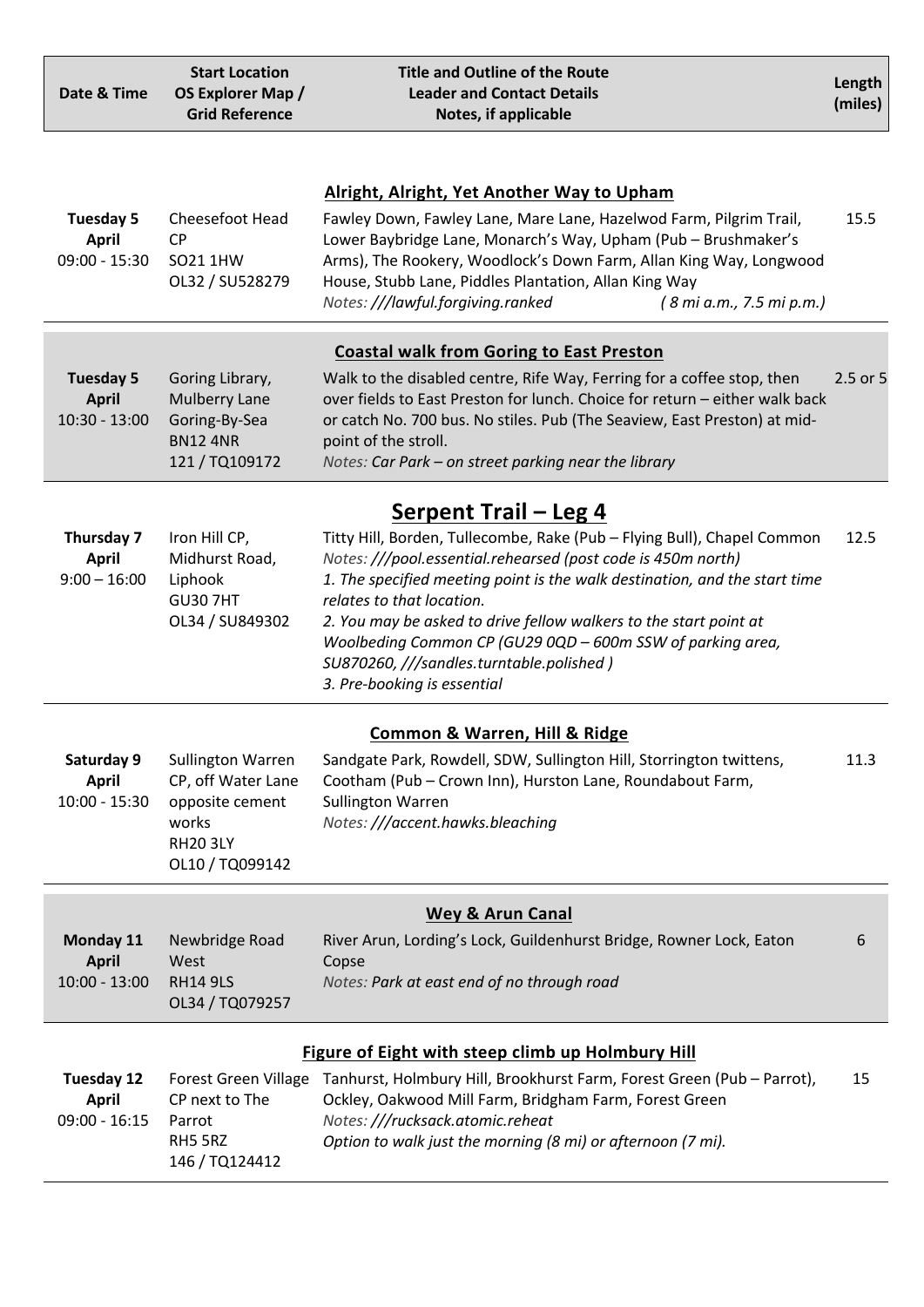|                                                      |                                                        | <b>Going South on the Milky Way</b>                                                                                                                                       |                |
|------------------------------------------------------|--------------------------------------------------------|---------------------------------------------------------------------------------------------------------------------------------------------------------------------------|----------------|
| <b>Tuesday 12</b><br><b>April</b><br>$10:00 - 14:00$ | By the pond, North<br>Lane, Buriton<br><b>GU31 5RT</b> | A loop of the valleys either side of Glass Brow Hill. A mix of open<br>countryside and woodland with the possibility of coffee (and a toilet) at<br>the Red Lion, Chalton | $\overline{7}$ |
|                                                      | 120 / SU740199                                         | Notes: Parking at ///cones.overjoyed.lamplight                                                                                                                            |                |
|                                                      |                                                        | <b>Butser Haul</b>                                                                                                                                                        |                |
| Thursday 14                                          | <b>Buriton Halls Hill CP</b>                           | East Meon, SDW, Butser Hill, QE Country Park                                                                                                                              | 15             |
| <b>April</b><br>$09:00 - 15:30$                      | <b>GU31 5SJ</b><br>OL8 / SU734198                      | Notes: ///jogging.dumpling.sprinkler<br>No pub so please bring picnic.                                                                                                    |                |
|                                                      |                                                        |                                                                                                                                                                           |                |
|                                                      |                                                        | <b>Blake's Breakfast at Lavant</b>                                                                                                                                        |                |
| <b>Tuesday 19</b>                                    | St.Roche's CP                                          | East Lavant, Singleton, Charlton (Pub - The Fox Goes Free),                                                                                                               | 13.5           |
| <b>April</b><br>$9.00 - 15:30$                       | <b>PO18 0SP</b><br>OL8 / SU872110                      | <b>East Dean</b><br>Notes: ///accompany.bubbles.appear                                                                                                                    |                |
|                                                      |                                                        |                                                                                                                                                                           |                |
|                                                      |                                                        | <b>Exploring the Seven Sisters Country Park</b>                                                                                                                           |                |
| <b>Tuesday 19</b><br><b>April</b>                    | <b>Exceat Woodland</b><br>Car Park                     | A superb walk walking to the beach via the river, then along the beach<br>and then climbing above the country park, returning via site of Exceat                          | 5              |
| $10:00 - 12:45$                                      | Litlington Rd,                                         | church. May be muddy in places.                                                                                                                                           |                |
|                                                      | <b>Cuckmere Valley</b>                                 | Notes: Car Park at ///validated.deal.takeover                                                                                                                             |                |
|                                                      | <b>BN26 5RF</b><br>123 / TV518996                      | On Brighton/Eastbourne bus route.                                                                                                                                         |                |
|                                                      |                                                        |                                                                                                                                                                           |                |
|                                                      |                                                        | <b>A Foray From Firle</b>                                                                                                                                                 |                |
| <b>Thursday 21</b><br><b>April</b>                   | Firle Village CP<br>BN8 6NX                            | Beddingham Hill, SDW, Alfriston (lunch), Berwick, Alciston,<br><b>Firle Park</b>                                                                                          | 14             |
| $09:30 - 15:45$                                      | OL25 / TQ469075                                        | Notes: ///slept.birds.backup                                                                                                                                              |                |
|                                                      |                                                        |                                                                                                                                                                           |                |
| <b>Thursday 21</b>                                   | Stopham Bridge CP                                      | <b>Pallingham Quay and Bedham</b><br>Pallingham Bridge, Bedham and Fittleworth outskirts. If required, lunch                                                              | 8              |
| <b>April</b>                                         | Stopham Rd,                                            | at pub (White Hart) at end of the stroll.                                                                                                                                 |                |
| $09:30 - 13:00$                                      | Pulborough                                             | Notes: Parking at: ///affords.reckon.potfolio                                                                                                                             |                |
|                                                      | <b>RH20 1DS</b><br>OL10 / TQ031183                     |                                                                                                                                                                           |                |
|                                                      |                                                        |                                                                                                                                                                           |                |
|                                                      |                                                        | <b>Stanmer Bluebell Woods to Ditchling</b>                                                                                                                                |                |
| Saturday 23<br><b>April</b>                          | Stanmer Church CP<br>BN1 9PZ                           | Stanmer bluebell woods, Lower Standean, Sussex Border Path, Ditchling<br>(Pub - The White Horse or cafés), Westmeston, Stanmer Park                                       | 10.5           |
| $10:00 - 15.30$                                      | OL11 / TQ337096                                        | Notes: ///apples.chat.valve                                                                                                                                               |                |
|                                                      |                                                        | Parking charge £5.00 (pay by smartphone app).                                                                                                                             |                |
|                                                      |                                                        | <b>Three Posh Moles and Three Mere Common-ers</b>                                                                                                                         |                |
| Saturday 23                                          | Lavington Common                                       | Serpent Trail to Graffham Common, Selham Common, Smokyhouse                                                                                                               | 6              |
| <b>April</b>                                         | <b>CP</b>                                              | Lane, Selham (Pub - Three Moles), disused railway line, Hurlands Farm,                                                                                                    |                |
| $10:30 - 14:30$                                      | <b>GU28 0QL</b><br>OL10 / SU949187                     | Lavington Common.<br>Notes: Parking at ///divisible.animals.glows                                                                                                         |                |
|                                                      |                                                        |                                                                                                                                                                           |                |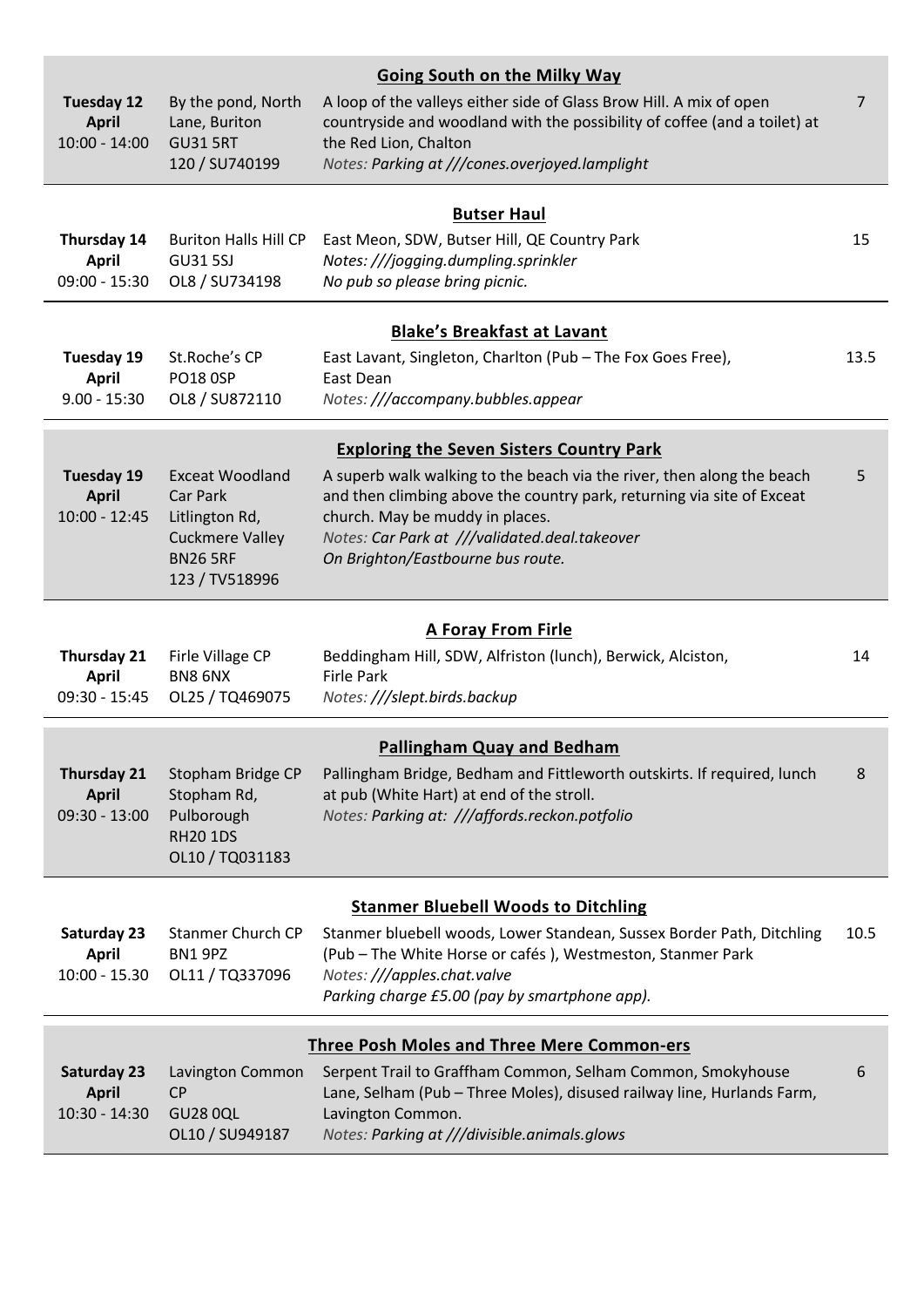# **Serpent Trail – Leg 5**

| <b>Tuesday 26</b><br><b>April</b><br>$9:00 - 16:00$    | Haslemere<br>Recreation Ground,<br><b>Scotland Lane</b><br><b>GU27 3AR</b><br>OL34 / SU905321 | Iron Hill CP, Stanley Common, Lower Bookham, Linchmere Common,<br>Marley Common, Valewood Farm House, Black Down, Temple of the<br>Winds, Barfold Firs, Haslemere High St. (end of trail), optional lunch at<br>The White Horse Hotel to celebrate completion of the Serpent Trail,<br>Haslemere Recreation Ground (parking).<br>Notes: ///curve.farmed.unionists<br>1. The specified meeting point is the walk destination, and the start time<br>relates to that location.<br>2. You may be asked to drive fellow walkers to the start point:<br>Iron Hill CP, Midhurst Rd, Liphook (GU30 7HT, SU849302,<br>///pool.essential.rehearsed)<br>3. Pre-booking is essential.<br>4. End of trail is $@11$ miles, with further $\frac{1}{2}$ mile to the car park; the only<br>stop along the way will be for an extended coffee break.<br>6. Anyone not staying for lunch will need to find their own way to the<br>recreation ground to collect their car. | 11.5 |
|--------------------------------------------------------|-----------------------------------------------------------------------------------------------|----------------------------------------------------------------------------------------------------------------------------------------------------------------------------------------------------------------------------------------------------------------------------------------------------------------------------------------------------------------------------------------------------------------------------------------------------------------------------------------------------------------------------------------------------------------------------------------------------------------------------------------------------------------------------------------------------------------------------------------------------------------------------------------------------------------------------------------------------------------------------------------------------------------------------------------------------------|------|
|                                                        |                                                                                               | Will the Nightingales be singing yet?                                                                                                                                                                                                                                                                                                                                                                                                                                                                                                                                                                                                                                                                                                                                                                                                                                                                                                                    |      |
| <b>Wednesday 27</b><br><b>April</b><br>$10:30 - 13:00$ | <b>Sussex Wildlife</b><br>Trust CP, Woods<br>Mill, Small Dole<br>BN5 9SD<br>122 / TQ218138    | Flat walk with a couple of stiles, following the Downs Link and River<br>Adur path, Horton Woods and return via the Nightingale path.                                                                                                                                                                                                                                                                                                                                                                                                                                                                                                                                                                                                                                                                                                                                                                                                                    | 5    |
|                                                        |                                                                                               | <b>East Sussex Life</b>                                                                                                                                                                                                                                                                                                                                                                                                                                                                                                                                                                                                                                                                                                                                                                                                                                                                                                                                  |      |
| <b>Thursday 28</b><br><b>April</b><br>$09:30 - 15:30$  | Rye Harbour CP<br>Harbour Road<br><b>TN317TY</b><br>125 / TQ942189                            | Rye Harbour Nature Reserve, Camber Castle, 1066 Country Walk, Float<br>Lane, Cock Marling (Pub - The Plough), Winchelsea, Nook Beach<br>Notes: ///smuggled.summaries.business                                                                                                                                                                                                                                                                                                                                                                                                                                                                                                                                                                                                                                                                                                                                                                            | 14.5 |
|                                                        |                                                                                               | <b>Balcombe to West Hoathly</b>                                                                                                                                                                                                                                                                                                                                                                                                                                                                                                                                                                                                                                                                                                                                                                                                                                                                                                                          |      |
| Saturday 30<br><b>April</b><br>$09:45 - 15:30$         | <b>Balcombe Church</b><br>lay-by<br><b>RH17 6PY</b><br>135 / TQ307310                         | Balcombe Lake, Wakehurst, Hoathly Shaw, Hook Lane, West Hoathly<br>(Pub - The Cat), Chiddinglye Farm, Little Strudgate Farm<br>Notes: //pushing.reviews.headlight                                                                                                                                                                                                                                                                                                                                                                                                                                                                                                                                                                                                                                                                                                                                                                                        | 10   |
|                                                        |                                                                                               | A special stroll event - Guided stroll with Archaeologist James Sainsbury                                                                                                                                                                                                                                                                                                                                                                                                                                                                                                                                                                                                                                                                                                                                                                                                                                                                                |      |
| Sunday 1<br><b>May</b><br>$09:00 - 13:00$              | Kithurst Hill CP,<br>Parham<br><b>RH204HN</b><br>OL8 / TQ070125                               | James is a very knowledgeable and entertaining speaker and guide. His<br>strolls for the Worthing museum "sell out" fast. James has agreed to<br>take the FotSD on a 6-mile stroll from Kithurst to Peppering then over to<br>Harrow Hill and Blackpatch. There are 2 to 3 stiles en route. This<br>promises to be a very interesting and informative event. Book early!<br>Cost per ticket is £8.00 from the FotSD office<br>Booking should be made online at:<br>https://friendsofthesouthdowns.org.uk/public-events/<br>Notes: Car Park is at ///croaking.rewrites.unions<br>Dogs welcome, I will be bringing my Border Collie along.<br>Please note that due to expected larger than normal numbers of strollers<br>and that we will pass through sheep fields, dogs will need to be kept on                                                                                                                                                         | 6    |
|                                                        |                                                                                               | leads. Tickets can be obtained on a first come first served basis from:<br>enquiries@friendsofthesouthdowns.org.uk                                                                                                                                                                                                                                                                                                                                                                                                                                                                                                                                                                                                                                                                                                                                                                                                                                       |      |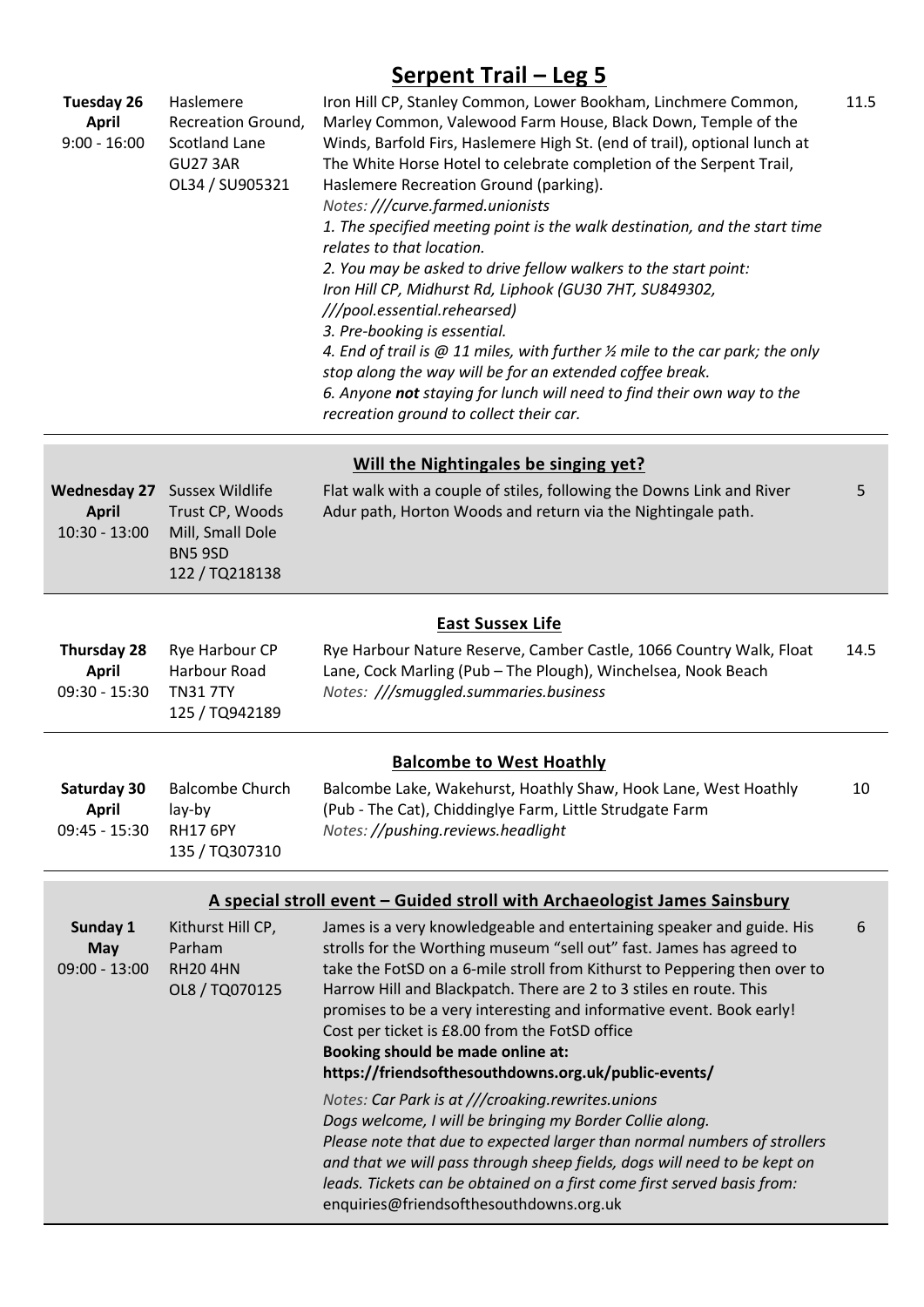# **Slindon and East Dean**

| Tuesday 3<br>May<br>$09:00 - 16:15$                  | Slindon Wood car<br>park, Park Lane<br><b>BN18 OSL</b><br>OL10 / SU951073                                           | North Wood, Upwaltham, East Dean (Pub - The Star and Garter),<br>The Rough, Nore Wood<br>Notes: ///issued.kebabs.extensive                                                                                                                                                                                                                                                   | 15 |
|------------------------------------------------------|---------------------------------------------------------------------------------------------------------------------|------------------------------------------------------------------------------------------------------------------------------------------------------------------------------------------------------------------------------------------------------------------------------------------------------------------------------------------------------------------------------|----|
| Tuesday 3<br>May<br>$10:00 - 14:00$                  | Lay-by nr. Aylings<br><b>Garden Centre</b><br>A272, Chithurst<br><b>GU29 0JW</b><br>133 / SU845223                  | <b>Trotton to Tote Hill and Chithurst</b><br>The route will follow the river Rother to Iping and then turn inland up to<br>Tote Hill. The return leg starts on the New Lipchis Way before crossing<br>over towards Hammer Wood. Finish with a loop of Chithurst before<br>picking up the Rother again. There will be a few stiles.<br>Notes: Parking ///easily.civil.boosted | 6  |
| Thursday 5<br>May<br>$09:00 - 16:00$                 | Cocking Hill CP<br><b>PO18 0HJ</b><br><b>OL8 / GU29 0HT</b>                                                         | <b>Cocking Didling Walk</b><br>Didling, Fitzhall, Chithurst, Stedham (Pub - Hamilton Arms), Bepton<br>Common, Dunford Hollow, Cocking<br>Notes: ///confetti.revise.carbonate                                                                                                                                                                                                 | 15 |
| Thursday 5<br><b>May</b><br>$10:30 - 13:00$          | On road parking nr.<br>Thakeham Church<br>(St Marys), Crays<br>Lane, Thakeham<br><b>RH20 3ER</b><br>121 / TQ109172  | <b>Thakeham and Sullington</b><br>Circular stroll from Thakeham to Sullington across fields and through<br>woods along base of the South Downs Hills. No stiles. Pub (White Lion)<br>at end of the stroll.<br>Notes: Car Park is at ///neutron.mainframe.misty                                                                                                               | 5  |
| Tuesday 10<br>May<br>$09:00 - 15:45$                 | <b>Clayton Recreation</b><br>Ground CP<br>BN6 9PQ<br>OL11 / TQ300140                                                | <b>Saxon John to Norman Motte</b><br>Wellcombe Bottom, Pycombe, Newtimber Hill, Saddlescombe, SDW,<br>Edburton Hill castle, Perching Hovel Wood, Brook House,<br>Fulking (Pub - Shepherd & Dog), Poynings Grange, Locks Green Farm,<br>Old Rectory, Round Hill, Wolstonbury, Ashton Plantation<br>Notes: ///yawned.norms.spoiled<br>(9 mi a.m., 6 mi p.m.)                   | 15 |
| Tuesday 10<br>May<br>$10:00 - 12:45$                 | <b>Exceat Woodland</b><br>Car Park<br>Litlington Rd,<br><b>Cuckmere Valley</b><br><b>BN26 5RF</b><br>123 / TV518996 | <b>Exploring the Cuckmere Valley</b><br>West Dean, Charleston Bottom, Litlington with optional coffee shop<br>stop, New Bridge and Exceat Bridge.<br>Notes: on Brighton/Eastbourne bus route.<br>Car Park is at ///validated.deal.takeover                                                                                                                                   | 5  |
| <b>Wednesday 11</b><br><b>May</b><br>$10:00 - 13:15$ | <b>Ebernoe Common</b><br>car park (follow sign<br>off Streels Lane "TO<br>THE CHURCH")<br>133 / SU976228            | <b>Nightingale Walk</b><br>Ebernoe Common and Colhook, with pauses to listen to the birds, we<br>hope.<br>Notes: Nearest post code: GU28 9LD, ///eliminate.swung.avid<br>No dogs, please.                                                                                                                                                                                    | 6  |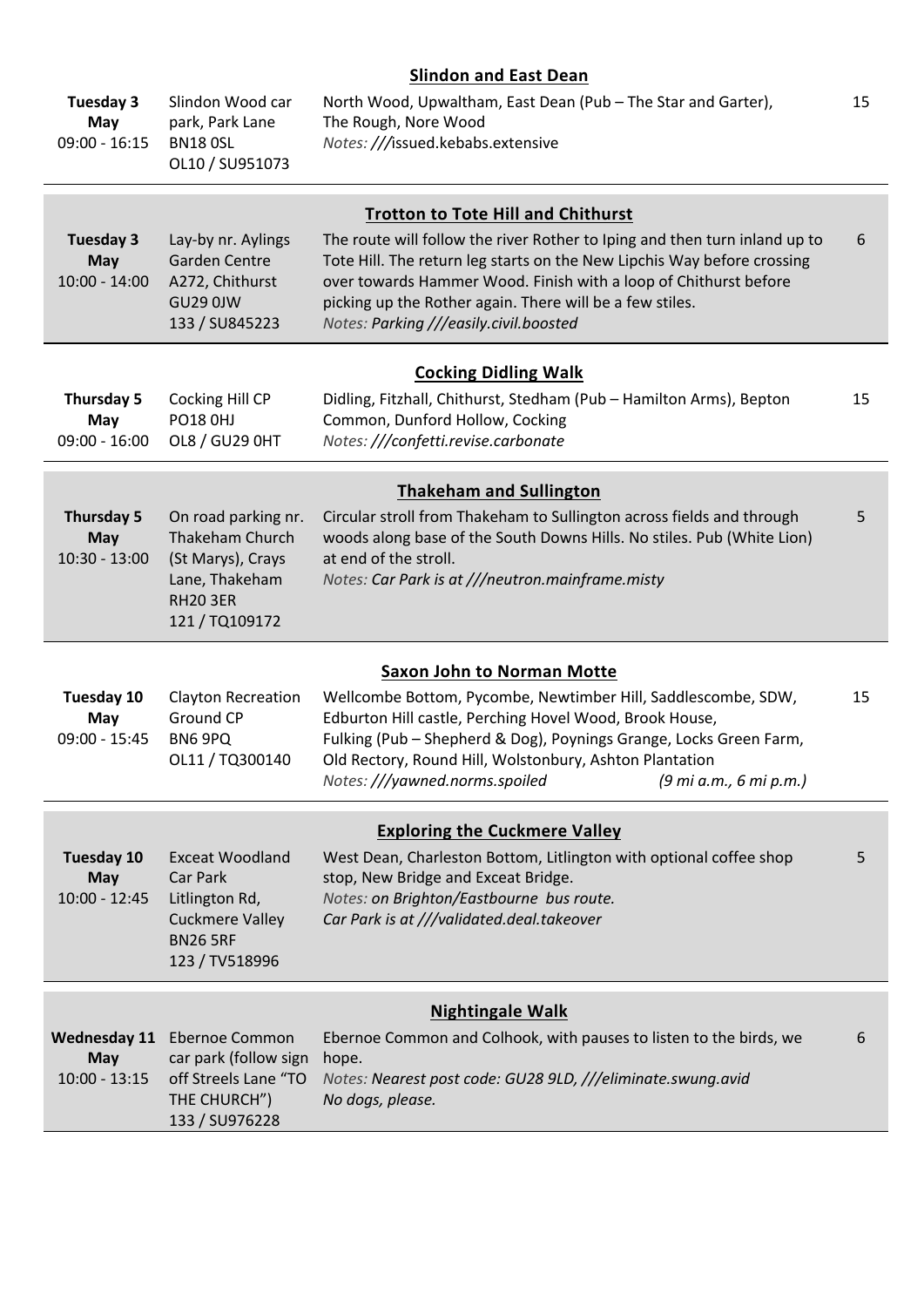### **Maysleith in May**

| Thursday 12<br>May<br>$09:00 - 16:00$              | Chapel Common,<br>Rake (RSP)<br><b>GU33 7JH</b><br>OL33 / SU813286                        | Weavers Down, Foley Manor, Liphook Golf Course, Wardley Hanger,<br>Milland (Pub - Rising Sun or Community Shop Café),<br>Chapel Common, Maysleith Hanger and the church in the woods<br>Notes: ///scored.inclines.rash Approach parking from the turn beside<br>Rake primary school. Turn right into Langley Wood (which is marked as a<br>path on the map is in fact tarmac). Some parking at the end but the<br>majority is along this road on verge.                                                                                                                                                  | 13   |
|----------------------------------------------------|-------------------------------------------------------------------------------------------|----------------------------------------------------------------------------------------------------------------------------------------------------------------------------------------------------------------------------------------------------------------------------------------------------------------------------------------------------------------------------------------------------------------------------------------------------------------------------------------------------------------------------------------------------------------------------------------------------------|------|
|                                                    |                                                                                           | <b>Downland Folds</b>                                                                                                                                                                                                                                                                                                                                                                                                                                                                                                                                                                                    |      |
| Friday 13<br><b>May</b><br>$10:00 - 13:00$         | Norton Drive CP<br>Woodingdean<br>BN2 6NT<br>OL11 / TQ356063                              | Standean Botton, Balsdean Bottom, Jugg's Road, and Newmarket Hill.<br>Notes: Car park is at ///late.slept.taped                                                                                                                                                                                                                                                                                                                                                                                                                                                                                          | 6    |
|                                                    |                                                                                           | <b>Hanging out in the Hangers</b>                                                                                                                                                                                                                                                                                                                                                                                                                                                                                                                                                                        |      |
| <b>Tuesday 17</b><br><b>May</b><br>$10:00 - 14:00$ | Steep Village Hall,<br>Church Rd, Steep<br><b>GU32 2DN</b><br>Ol33 / SU740253             | Hangers not known for being flat so expect some ups and downs on this<br>walk! However, we'll take the easier route up Shoulder of Mutton, but<br>stop to admire the view from the top. Once up high it's over to The<br>Warren before looping back via Down Hanger and Cobbett's Viewpoint<br>on Wheatham Hill.<br>Notes: CP is at ///money.sedative.remodel<br>Three nearby pubs should you wish to add in a lunch stop afterwards.                                                                                                                                                                    | 7.5  |
|                                                    |                                                                                           | <b>Two Parks</b>                                                                                                                                                                                                                                                                                                                                                                                                                                                                                                                                                                                         |      |
| Thursday 19<br>May<br>$09:00 - 16:00$              | RSP Arundel Mill<br>Road<br><b>BN18 9AB</b><br>OL10 / TQ021074                            | Wepham Down, Parham Park, Amberley (Pub - The Sportsman),<br>Houghton, Arundel Park<br>Notes: ///carpentry.sports.arrive                                                                                                                                                                                                                                                                                                                                                                                                                                                                                 | 16   |
|                                                    |                                                                                           | Tillington's mini stately home - Pitshill House                                                                                                                                                                                                                                                                                                                                                                                                                                                                                                                                                          |      |
| Thursday 19<br><b>May</b><br>$10:30 - 12:00$       | The Horse Guards<br>Inn, Upperton Rd,<br>Tillington<br><b>GU28 9AF</b><br>OL33 / SU963220 | This lovely stroll is via the Tillington vineyards to see the outside of<br>Pitshill House. It won the 2017 Georgian Group's top Architectural<br>Award and was awarded second prize in the 2017 Historic Houses<br>Association Awards. Time to pause and admire this mini-Stately Home.<br>Firm and pleasant going.<br>Notes: CP is at ///lifted.using.earlobes one mile west from Petworth on<br>A272, then in middle of Tillington head north following brown tourist<br>sign to the Horse Guards. Parking is on the roadside just past the pub.<br>No.1 bus from Midhurst or Worthing to Tillington. | 3    |
|                                                    |                                                                                           | <b>Nymans to Balcombe</b>                                                                                                                                                                                                                                                                                                                                                                                                                                                                                                                                                                                |      |
| Saturday 21<br>May<br>$10:00 - 15:00$              | Handcross<br><b>Recreation Ground</b><br><b>RH17 6BH</b><br>OL34 / TQ263301               | Nymans, SOVW, Balcombe (Pub - Half Moon or Balcombe Tea Rooms),<br>Staplefield<br>Notes: ///adverbs.softly.space                                                                                                                                                                                                                                                                                                                                                                                                                                                                                         | 10.5 |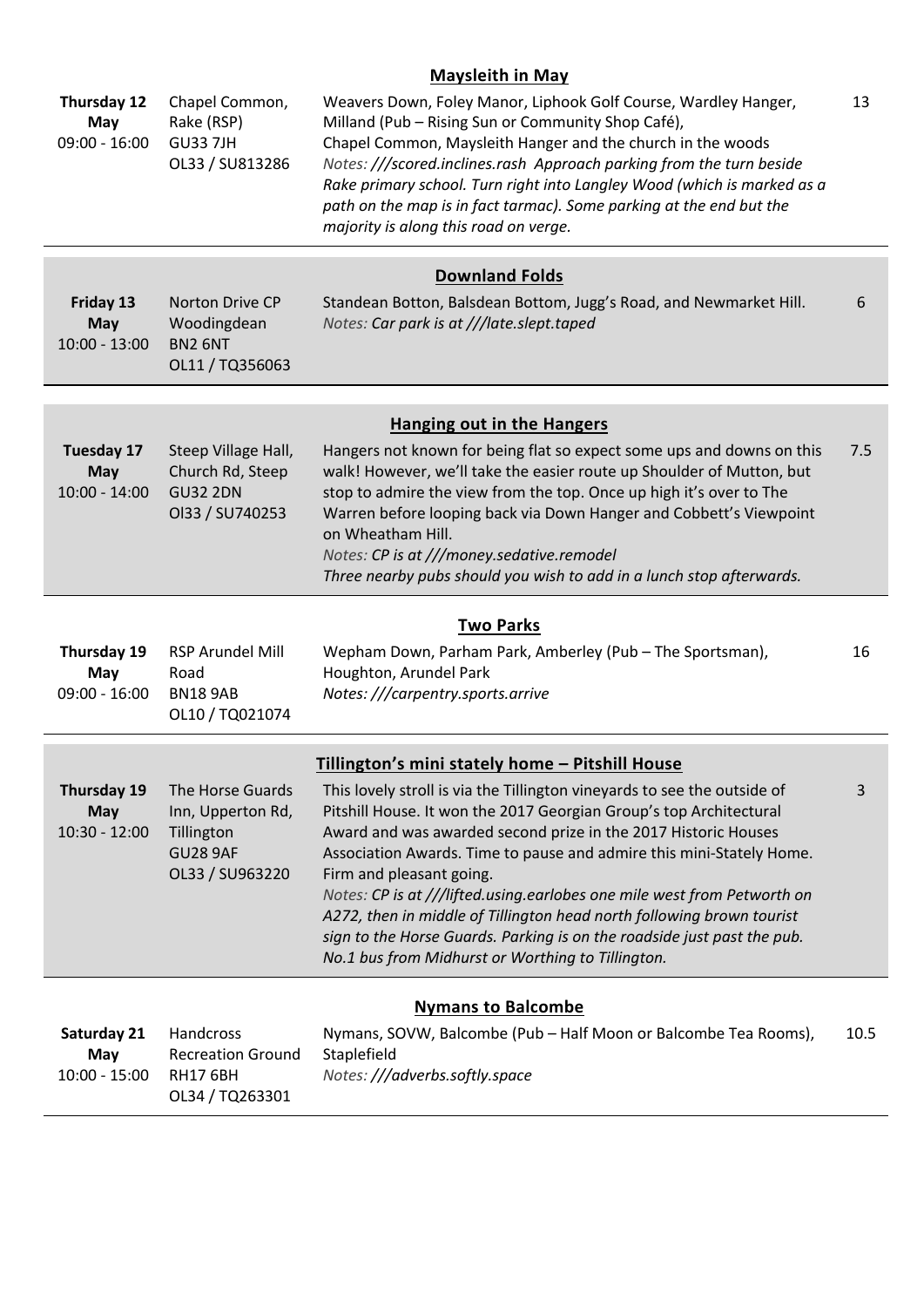# **Ovingdean Rodmell**

| <b>Tuesday 24</b><br>May<br>$09:30 - 15:30$         | Greenways (lay-by)<br>Ovingdean<br><b>BN27BS</b><br>OL11 / TQ360028     | Racecourse, Jugg's Road, Rodmell (Pub - The Abergavenny Arms),<br>Southease, Telscombe & Undercliff Walk<br>Notes: ///narrating.crackles.spilled                                                                                                       | 14.5 |
|-----------------------------------------------------|-------------------------------------------------------------------------|--------------------------------------------------------------------------------------------------------------------------------------------------------------------------------------------------------------------------------------------------------|------|
| <b>Thursday 26</b><br><b>May</b><br>$10:00 - 13:00$ | The Red Lyon CP,<br>Slinfold<br><b>RH13 ORR</b><br>134 / TQ116314       | <b>Up To The Border</b><br>Downs Link, The Crickets, Rowhook and TownHouse Fram House                                                                                                                                                                  | 7.5  |
| Tuesday 31<br>May<br>$09:30 - 15:30$                | <b>Ockley Cricket</b><br>Ground, School Ln<br>RH5 5TA<br>146 / TQ146399 | A Walk, not Cricket<br>High Ashes Farm, Abinger Bottom, Friday Street, Wotton (Pub - Wotton<br>Hatch), Coldharbour<br>Notes: ///nibbles.abundance.intent                                                                                               | 13.5 |
| <b>Thursday 2</b><br>June<br>$9:00 - 16:00$         | Ranmore West CP<br>RH5 6SY<br>146 / TQ126502                            | <b>Round the Bends</b><br>Coombe Farm, GSW, Betchworth Park GC, Box Hill Country Park,<br>Mickleham (Pub - Running Horses), Roaminghouse Farm, Tanner's<br>Hatch, Ranmore Common<br>Notes: ///coach.land.goes (post code is 629m north)                | 15.3 |
| <b>Friday 3</b><br>June<br>$10:30 - 13:00$          | Frankland Arms,<br>Washington<br><b>RH204AL</b><br>121 / TQ123129       | <b>Chanctonbury Ring</b><br>Climb to Chanctonbury Ring for glorious views.                                                                                                                                                                             | 5    |
| Tuesday 7<br>June<br>$09:00 - 15:30$                | Jack & Jill Windmills<br>Clayton<br>BN6 9PG<br>OL11 / TQ302133          | Roy Roger's Rides Again<br>Keymer, Ditchling, Hurstpierpoint Collage, Hurstpierpoint<br>(Pub - The Horse), Bedlam Street, Danny<br>Notes: ///binds.mixer.query                                                                                         | 12   |
| <b>Wednesday 8</b><br>June<br>$10:00 - 13:00$       | Chalkers Lane,<br>Hurstpierpoint<br><b>BN6 9JS</b><br>OL11 / TQ2891176  | <b>Hurstpierpoint College</b><br>Flat walk around the college, taking in Hammonds Mill Farm, Burgess<br>Hill and Sayers Common. Lunch at New Inn at end of stroll.<br>Notes: Parking is "on road" near the college:<br>///lyricism.attaching.attaching | 6    |
| Thursday 9<br>June<br>$09:00 - 16:15$               | Petworth North CP<br><b>GU28 9LS</b><br>OL33 / SU966239                 | <b>Ride to the White Horse</b><br>Fittleworth, Sutton (Pub - The White Horse), Burton Park, Petworth Park<br>Notes: ///sparkle.joints.lines free for NT members; non-members £3.00.<br>Location code for PaybyPhone is 803378                          | 16.7 |
|                                                     |                                                                         |                                                                                                                                                                                                                                                        |      |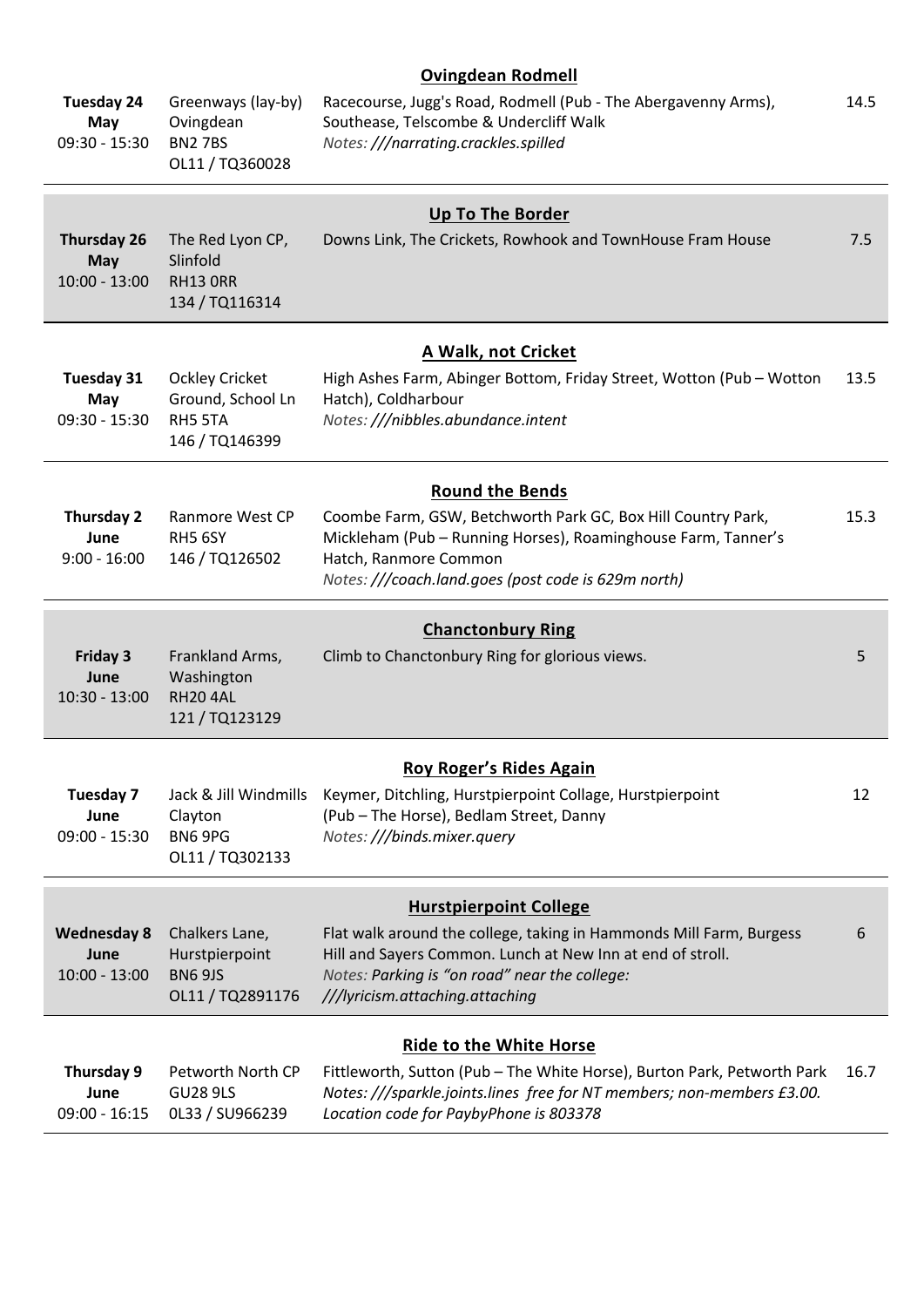|                                              |                                                                                 | <b>Exploring the Upper Adur</b>                                                                                                                                                                                                                                                                                                                                                                                                    |                |
|----------------------------------------------|---------------------------------------------------------------------------------|------------------------------------------------------------------------------------------------------------------------------------------------------------------------------------------------------------------------------------------------------------------------------------------------------------------------------------------------------------------------------------------------------------------------------------|----------------|
| <b>Tuesday 14</b><br>June<br>$10:30 - 13:00$ | The Royal Oak,<br>Wineham<br>BN5 9AY<br>122 / TQ236206                          | Flat walk to explore the banks of the upper River Adur                                                                                                                                                                                                                                                                                                                                                                             | 5              |
|                                              |                                                                                 | <b>Politicians and Sussex - Harold Macmillan</b>                                                                                                                                                                                                                                                                                                                                                                                   |                |
| Tuesday 14<br>June<br>$09:30 - 15:30$        | <b>Horsted Keynes</b><br>Rec'n Ground CP<br><b>RH177AF</b><br>135 / TQ384282    | Heaven Farm, Chelwood Common, Birch Grove House, Chelwood Gate<br>(Pub - The Red Lion), Stumbleweed Common, Broadhurst Manor<br>Notes: ///apricot.access.rankings                                                                                                                                                                                                                                                                  | 11             |
|                                              |                                                                                 | In the footsteps of Rob Self - Walderton, a cosy corner of West Sussex                                                                                                                                                                                                                                                                                                                                                             |                |
| Thursday 16<br>June<br>$10:00 - 13:15$       | <b>Walderton Corner</b><br><b>PO18 9ED</b><br>OL8 / SU787105                    | Cosy countryside with mixture of parkland, fields, and woodland. Views<br>towards the coast. Undulating with a sharp descent/ascent on exposed<br>chalk. Watergate Park, Lyecommon, Lower Fm. Pitlands Fm, The Spine,<br>Walderton. Pub (Barley Mow) at end of stroll<br>Notes: Car Park is at ///from.roost.camcorder where the lane to<br>Walderton meets the B2146.<br>Dogs welcome, I will be bringing my Border Collie along. | 6.5            |
|                                              |                                                                                 | <b>New Pensioner's Poddle</b>                                                                                                                                                                                                                                                                                                                                                                                                      |                |
| Thursday 16<br>June<br>$09:00 - 15:30$       | Norton Drive CP<br>BN2 6NT<br>OL11 / TQ356063                                   | Standean Bottom, Balsdean Bottom, Swanborough Hill, Harveys Cross,<br>Telscombe Cliffs, Saltdean Undercliff, Rottingdean (Molly's At-The-Beach<br>Café or picnic on the beach), High Hill, Falmer Bottom, Newmarket Hill<br>Notes: ///late.slept.taped (alternative parking along Bexhill Road)                                                                                                                                    | 15             |
|                                              |                                                                                 | <b>Looking for The Green Man</b>                                                                                                                                                                                                                                                                                                                                                                                                   |                |
| Saturday 18<br>June<br>$09:45 - 15:45$       | Hickmans Lane CP<br>Lindfield<br><b>RH16 2PS</b><br>135 / TQ345258              | SOVW, Scaynes Hill, Town Place, Horsted Keynes (Pub - Green Man),<br>Lywood Common, Bursteye Farm, Fullingmill Farm<br>Notes: ///wanting.acid.delays                                                                                                                                                                                                                                                                               | 12.5           |
|                                              |                                                                                 | <b>Exploring the Jevington Area No.5</b>                                                                                                                                                                                                                                                                                                                                                                                           |                |
| <b>Tuesday 21</b><br>June<br>$10:00 - 13:45$ | Jevington CP,<br>Jevington Rd.<br>Jevington<br><b>BN265QJ</b><br>123 / TQ563013 | Exploring the Jevington area, Lullington Heath, Lullington Court, Great<br>Meadow Barn, Windover Hill and SDW. Bring own refreshments for stop<br>along the way.<br>Notes: Car Park is at ///fight.gums.noted                                                                                                                                                                                                                      | $\overline{7}$ |
|                                              |                                                                                 | <b>Chichester Harbour - Chidham and Thorney Island</b>                                                                                                                                                                                                                                                                                                                                                                             |                |
| <b>Tuesday 21</b><br>June<br>$09:00 - 15:15$ | Cobnor Farm<br>Amenity CP,<br>Chidham Lane<br><b>PO18 8TD</b><br>OL8 / SU793035 | Cobnor Point, West Thorney, Longmere Point, Marker Point, Chidmere<br>Farm<br>Notes: ///skipped.suspended.walked Lunch is picnic only.                                                                                                                                                                                                                                                                                             | 14.5           |